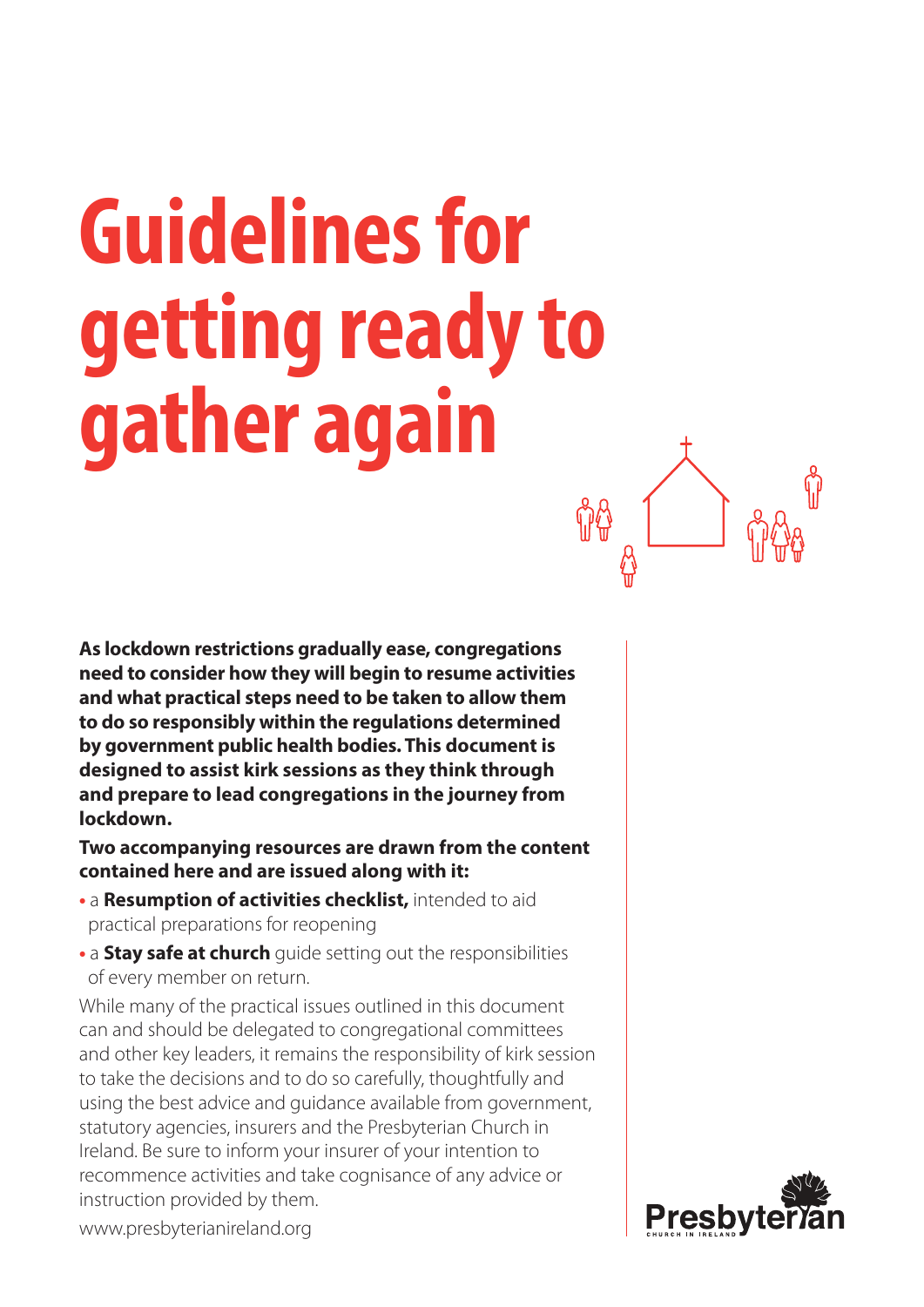## **READY OR NOT?**

#### **Meeting together with brothers and sisters in Christ is central to Christian life and a primary expression of church as the family**

**of God.** Our inability to meet due to necessary implementation of lockdown restrictions has been a source of much sadness and frustration.

Nevertheless, the simple instruction to suspend all activities was more straightforward to follow and implement than the gradual return to a variety of church life will be. So, the question of our readiness to begin to gather again will involve many careful considerations about what is possible, responsible and desirable as some restrictions remain in place.

# **TAKING RESPONSIBILITY**

**This document is intended to help kirk sessions and congregational committees carefully and prayerfully work through the necessary thinking and preparations involved in putting things in place to allow congregations to begin to gather together.** It will be important your kirk session discuss these matters. The kirk session should decide when organisations and activities

resume and approve the dates for restarting any activity. The detailed arrangements around assessing risk and practical arrangements about opening up, seating and cleaning are matters for which responsibility may be delegated to the congregational committee.

#### **A first word, not the last word**

Expect the situation to evolve, so be prepared to pay attention to further advice and instruction from government, the denomination, and insurance companies. Do not act against their advice or regulations as this puts the congregation at significant risk in terms of liability. Nothing in this summary can be taken to supersede official advice and policy. If necessary, an updated version of this document may be issued with changes highlighted, at which point it will supersede any advice offered previously.

Further documents will be issued at the appropriate time detailing specific guidelines for:

- recommencing children's and youth activities and organisations
- administering the sacraments of baptism and the Lord's Supper.

# **SHARED JOURNEY. DIFFERENT PACE**

**Each congregation's circumstances will be different and they will come to a variety of decisions about what activities to recommence and how quickly.** That should be expected and is entirely appropriate. However, the journey towards resumption for every congregation will involve similar stages. This document is therefore split into three parts:

• Planning ahead

- Preparing your buildings
- Practicing social distancing.

**Meeting together with brothers and sisters in Christ is… a primary expression of church as the family of God…. nevertheless, the simple instruction to suspend all activities was more straightforward to follow and implement than the gradual return to a variety of church life will be.**

**Pay attention to further advice and instruction from government, the denomination, and insurance companies. Do not act against their advice or regulation as this puts the congregation at significant risk in terms of liability.**



**Each congregation's circumstances will be different and they will come to a variety of decisions about what activities to recommence and how quickly.**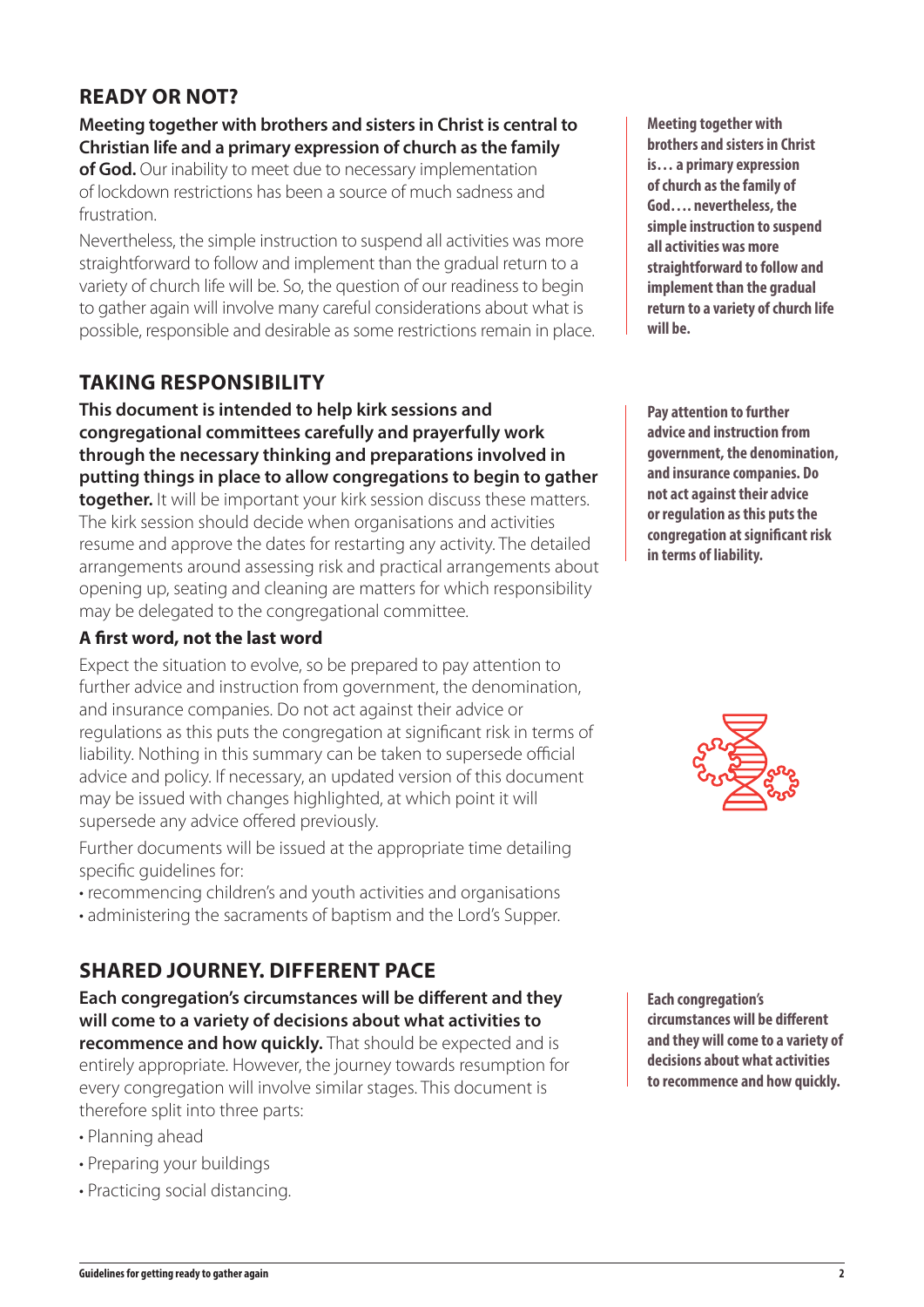# **1. Planning ahead**

**Although it may feel like we are unable to do anything in this present moment, it is important to do what we can to begin to plan ahead. Congregations should expect church life to resume bit by bit as lockdown restrictions are gradually lifted.**

The social distancing phase is very likely to continue for many months after the lockdown until the pandemic ends, or a vaccine is found meaning the threat of widespread reinfection passes. So, let's be prepared to respond to opportunities as they unfold and to navigate obstacles that we can anticipate.

# **STARTING SMALL**

**It is likely that the number of people allowed to gather in a church building initially will be very restricted.** This may influence the type of gathering a kirk session should permit or choose to allow to take place e.g. a prayer gathering or Bible study rather than a worship service. As much thought, if not more, needs to be given to these opportunities as they will involve the church hall and each of its rooms, not just the main worship area.

Be aware that it may be some time before organised groups can meet in private homes or the manse for Bible study, youth fellowship and other off site activities, so consideration may need to be given as to how to relocate them to the church building if they are to be restarted.

Any necessary particular arrangements for children's and youth ministry are only likely to become clearer later in the process of recommencing. Further advice will be issued as and when possible.

# **LEARNING ALONG THE WAY**

**It will be wise to take some time to think about what we have learned during the period of lockdown.** What are the primary core activities of church life that we need to resume and maintain? Which things that we have always done seem less of a priority going forward? Are there areas in which we have grown in confidence in doing things differently or doing different things?

There will be another time and another way to give more attention to these big questions, but for now, they may helpfully guide our thinking about what priorities for a phased return have emerged.

# **THINKING ABOUT DIFFERENT GROUPS**

**Not everyone may be able to come back to church activities at the same time.** Certain groups may need to remain shielded for longer than others. Do not encourage those who should remain shielded to return to church, even if that means that activities, including public worship, do not resume in your congregation as quickly as you might desire.

The age profile of your membership will also be a significant consideration, with an older demographic representing a potential indicator that a return to some activities and gathering for worship should continue on hold. This may also be true if your minister or other regular key leaders are at increased risk from catching the virus.

**Congregations should expect church life to resume bit by bit as lockdown restrictions are gradually lifted.** 



**What are the primary core activities of church life that we need to resume and maintain? Which things that we have always done seem less of a priority going forward? Are there areas in which we have grown in confidence in doing things differently or doing different things?**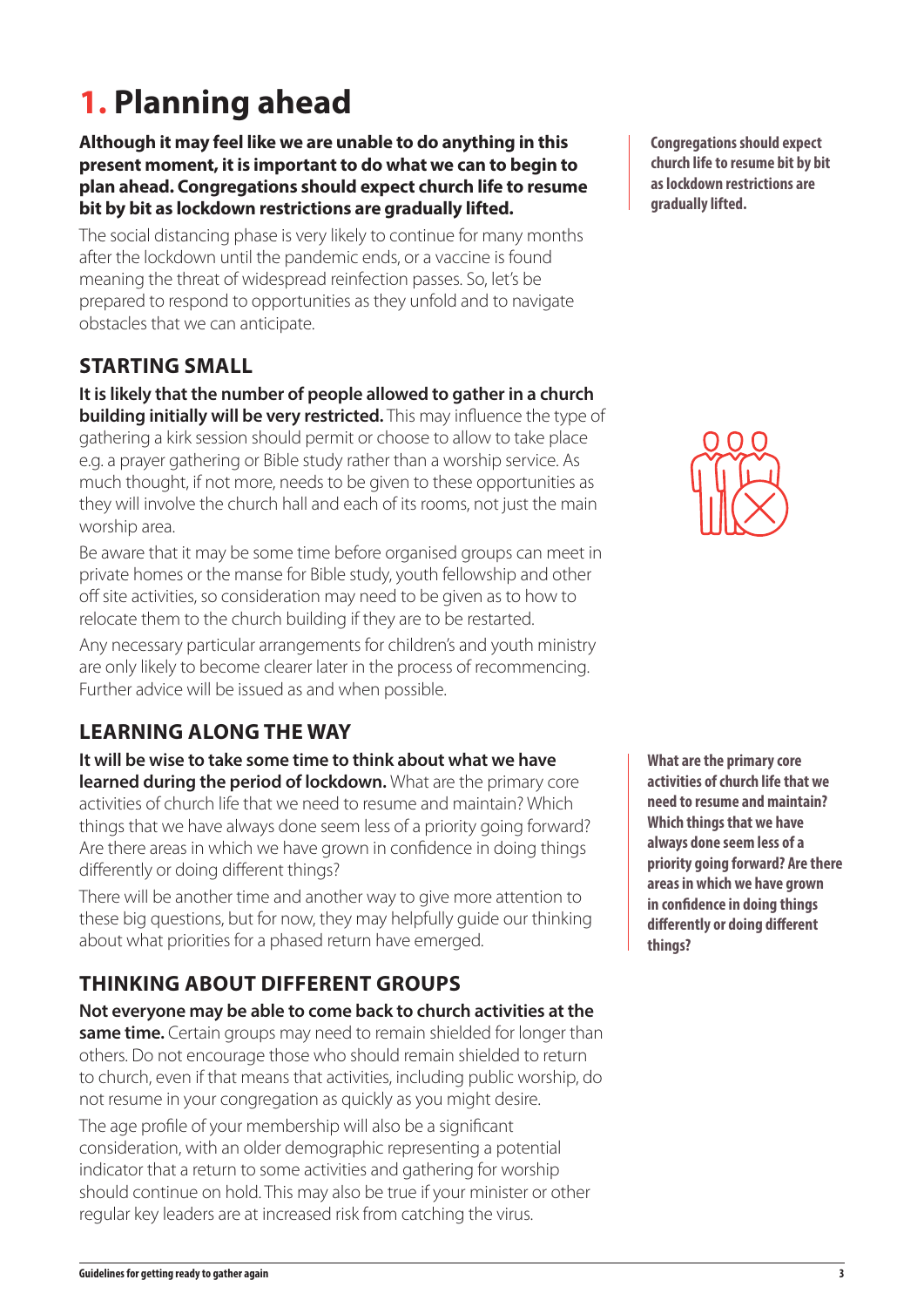You will also need to think about how best you can communicate that some things have restarted and the building is now open to regular members, those in organisations and the local community. This may involve using websites, social media, church noticeboards, telephone contact, or socially distanced calls or delivery of updates with members at home.

# **FOR THOSE WHO CAN'T ATTEND**

**When you do begin to gather again for any activity and public worship in particular, some additional, or alternative, provision may need to continue to be made for those unable to return immediately.** This may involve some of the ways you have been resourcing the congregation during the lockdown, however it will be important not to place too many demands on already busy members as normal patterns of church life begin to return and also need to be resourced.

If producing and distributing worship recordings to those still at home, remember that some scientific research suggests that COVID-19 can remain active on metal and plastic surfaces for up to three days and on paper or cardboard for 24 hours. So do implement some basic sanitisation measures for those delivering materials.

# **THE KEEN AND THE NOT SO KEEN**

**Be aware that many older members are likely to be resistant to the idea of staying away from church activities any longer.** They may well have missed them the most. Think about how you will emphasise the importance of them following appropriate advice. However, the opposite may also be true with some members anxious about returning and choosing to stay away initially. It will be pastorally wise to consider how to sensitively and patiently build their confidence to come back. It must be made clear that anyone displaying any of the symptoms of COVID-19, or who have been in close contact with any who have displayed symptoms, should not attend church activities under any circumstances.

Some of your more vulnerable elders and office-holders may feel under pressure to resume their duties. Be careful to shield them from that danger as well as coronavirus. Do not allow pressure to be exerted upon anyone, even if it means that key people may not be available. This includes those who normally open, close or clean your building, or who lead in worship. Expect to get used to altering plans, being more flexible and involving others for an extended period.

# **WHAT DO WE NEED TO DO? WHAT CAN WE KEEP DOING?**

**Only hold more formal meetings of congregational leaders when absolutely essential.** Postpone non-urgent kirk session and congregational committee business or find ways to transact it digitally, keeping careful minutes of each meeting and decision.

Think about the sustainability of any programme you are thinking of restarting. Might you be better recommencing with a one off trial, fortnightly or monthly, instead of every week?

**It must be made clear that anyone displaying any of the symptoms of COVID-19, or who have been in close contact with any who have displayed symptoms, should not attend church activities under any circumstances.**

**Expect to get used to altering plans, being more flexible and involving others for an extended period.** 

**Think about the sustainability of any programme you are thinking of restarting. Might you be better recommencing with a one off trial, fortnightly or monthly, instead of every week?** 

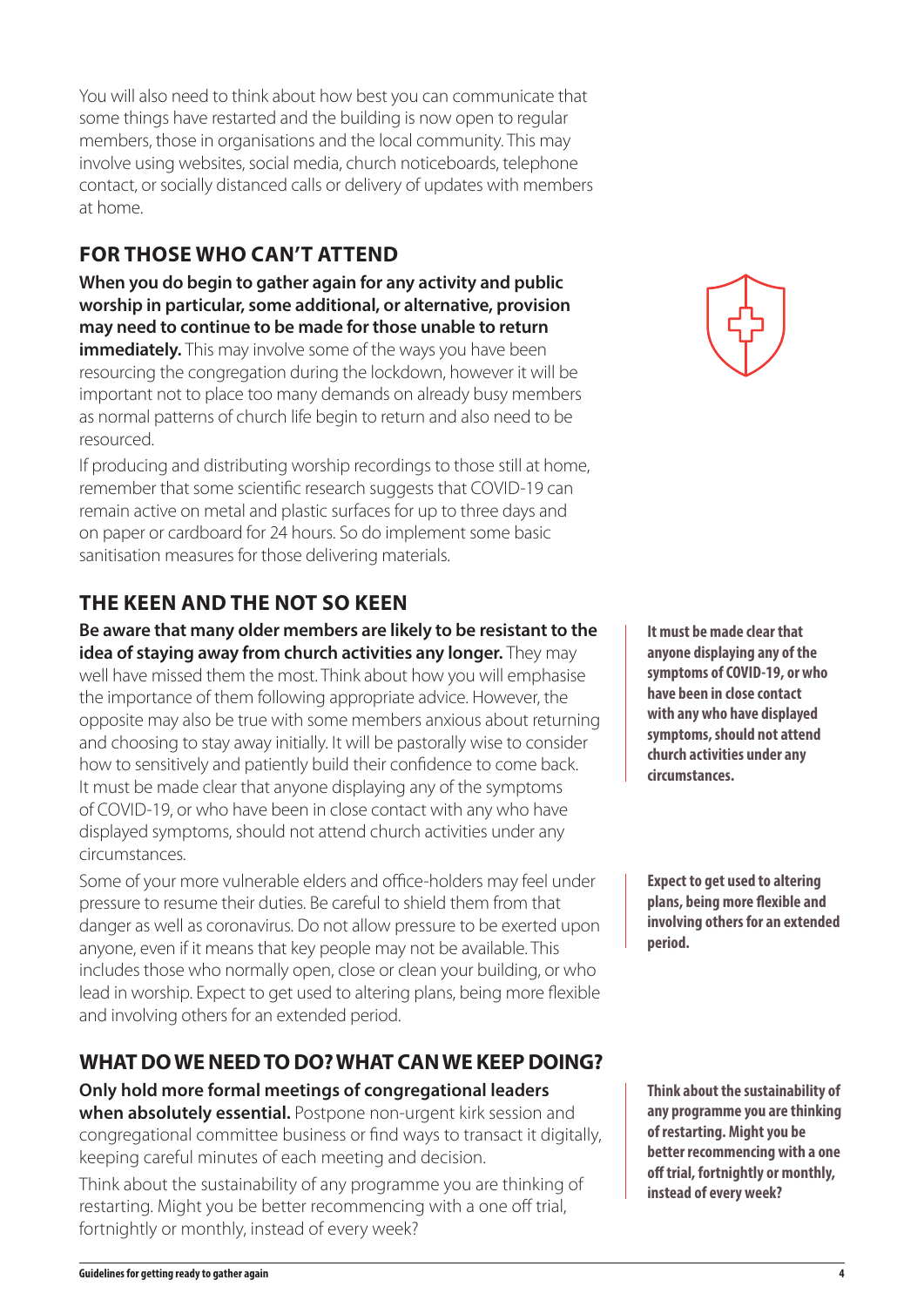### **CONGREGATIONAL FINANCES**

**Hopefully already some members will have taken up the option to make their regular giving by standing order and this should** 

**continue to be encouraged.** Bank transfers might also be encouraged. Many members will however, prefer to use their Freewill Offering and other envelopes and will hopefully have continued to set these aside on a weekly basis. Depending on when the next opportunity is for members to put these on the offering plate it may be worth considering how such envelopes could be safely collected being fully aware that there are fraudsters who have identified this as an opportunity. Authorise an elder, committee member or someone who is known to the individual to collect the envelopes and consider giving advance notice of such a visit. Notify members that envelopes can be left at appointed hours at the church office if you have one.

It is also important to sensitively communicate the financial needs of the congregation and wider church to members without putting any pressure on anyone, or making anyone feel guilty. Please remember that some members may be facing considerably reduced levels of income and may not have been able to give at their previous level, or indeed be able to resume doing so. Look at your budget and revise if necessary – are there areas of expenditure that can be reduced or delayed without causing problems in the future? Encourage members to direct their giving to the areas of most need.

*Contact the Financial Secretary's Department in Assembly Buildings if you have any general queries about your finances or the amounts collected from your congregation on a quarterly basis.*



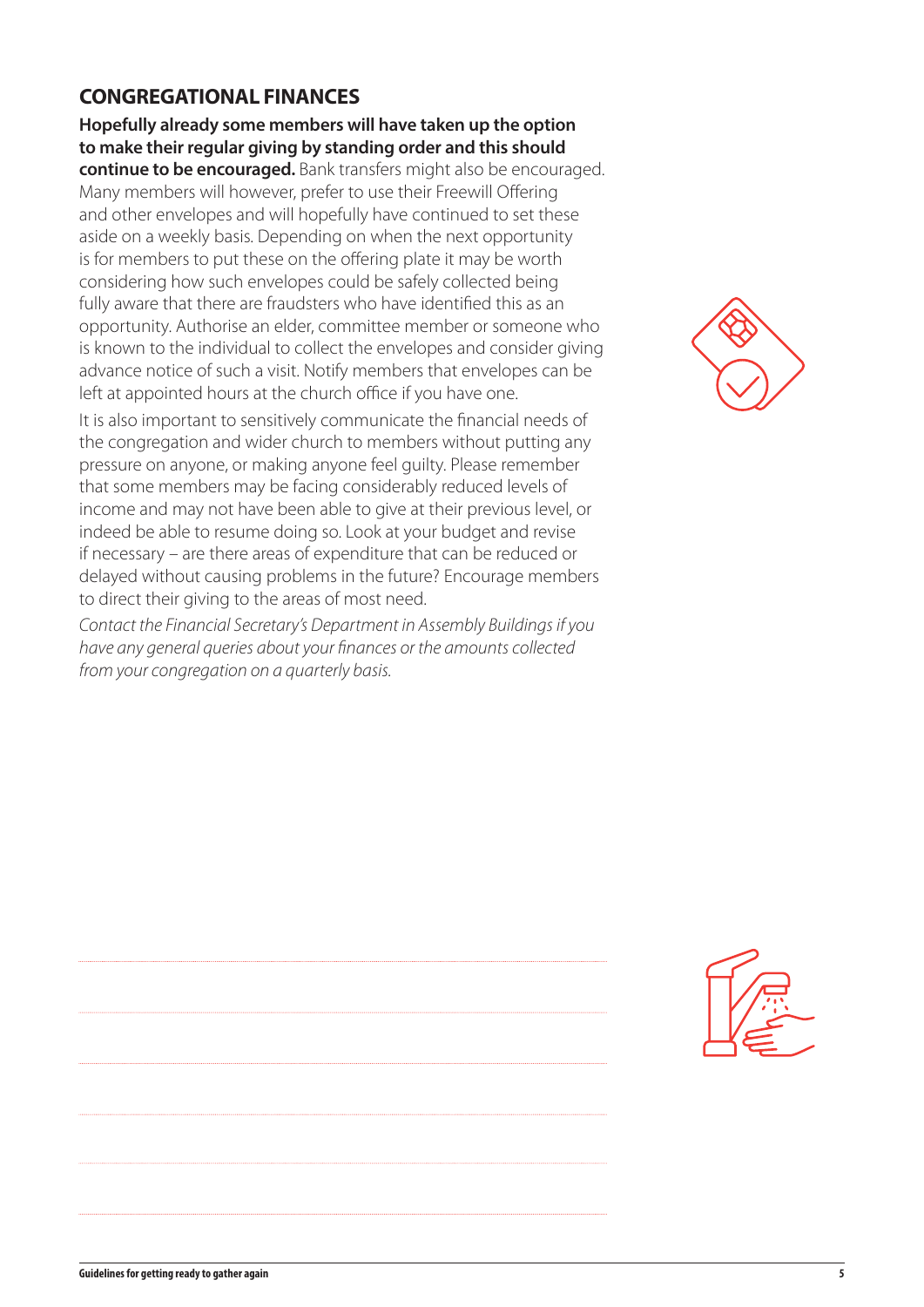# **2. Preparing your buildings**

#### **We have a responsibility to our members and wider society to continue to do our part in minimising virus spread, and that will mean ongoing inconvenience for us all.**

As we journey towards any sort of reopening of our buildings to resume activities there are a number of practical measures we must work through.

# **START WITH A WALK THROUGH**

**Undertake a walkthrough of the buildings,** checking for anything that might present a danger to users or is in need of attention and undertake repairs.

# **CHECK YOUR WATER SUPPLY**

**If your water supply has not been drained down during the lockdown, you will need to make sure that every tap is run for a minimum of 20 minutes.** Instant hot water systems need to be set to 60oC to kill off the legionella bacterium. If you have any further concerns contact and get further advice from statutory authorities or other experts.

# **UNDERTAKE A CLEAN UP**

**If nobody has been accessing your building for some weeks then the virus will not have survived on any hard surfaces.** Even if it has only been visited for security or a single person livestreaming worship, clean every surface that might have been touched within the last week. Remember pews, chairs, tables, microphones, pulpit, lectern, door handles etc. Don't assume your usual anti-bacterial cleaners will be effective. Check with your normal suppliers that cleaning materials are appropriate if necessary.

# **SETTING UP TO GATHER**

**We must prepare our buildings for gathering again assuming that social distancing measures will remain in place.** People outside their own household group will at present have to be seated at least two metres apart with any future changes in this statutory requirement continuing to be observed. This limits the capacity of the rooms you use in your buildings, including your worship area. You might need to think about limiting numbers at first, splitting into more than one group and using different rooms. If so, bear in mind safeguarding issues and required ratios of adults to children. If possible, some windows or doors should be left open for ventilation.

Think about each space you want to use, including entrance areas. Measure them and either place two metre marks with tape on the floor, or set out chairs two metres apart. Remember that some family and household groups will be allowed to sit together. So, as well as individual seating, you will need to create seating in groups of various sizes.

**We have a responsibility to our members and wider society to continue to do our part in minimising virus spread, and that will mean ongoing inconvenience for us all.**

**You might need to think about limiting numbers at first, splitting into more than one group and using different rooms.**

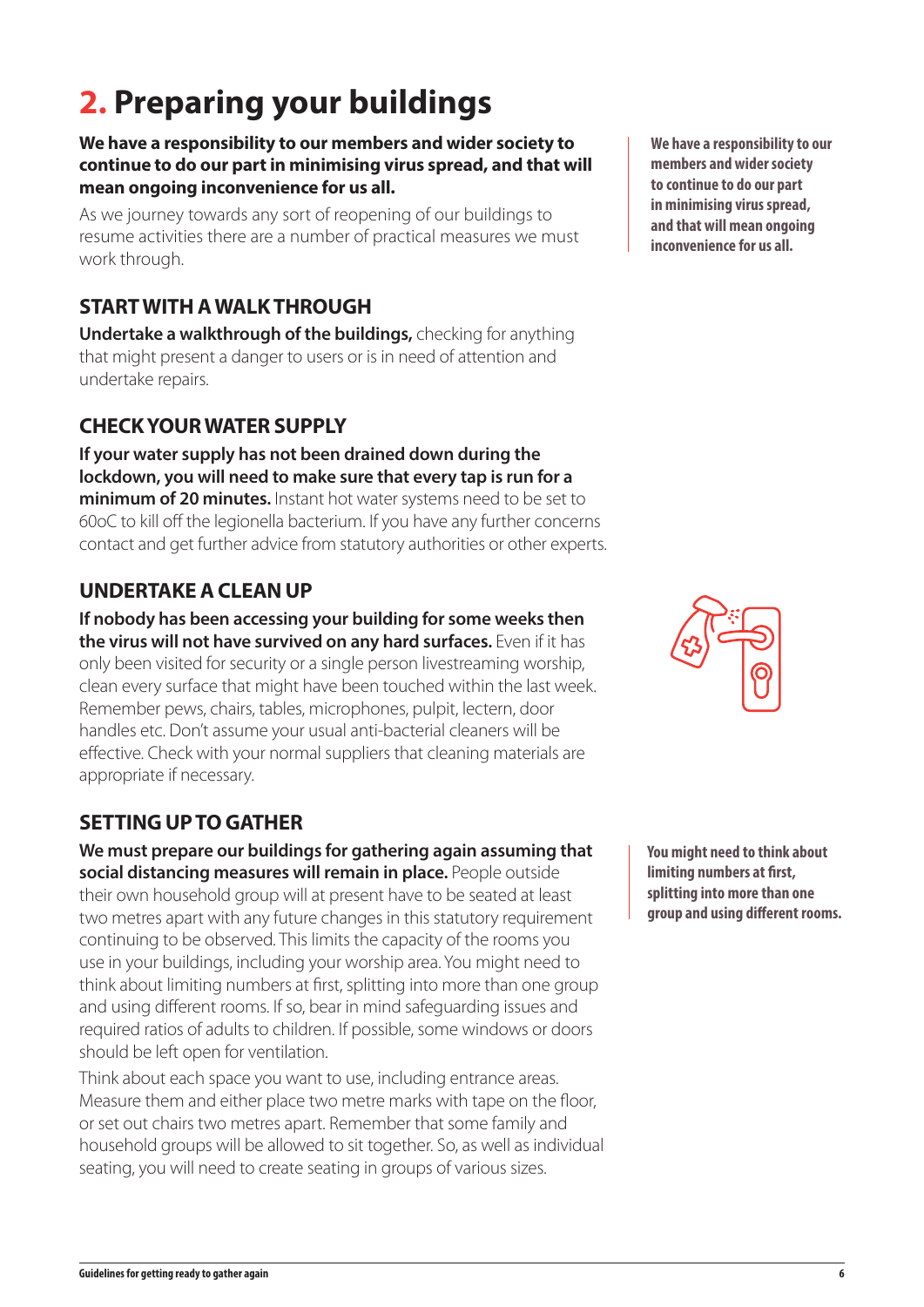Where seating is fixed, mark out seating for use and areas which must be kept free. Remember that the two metre rule will need to be observed in each individual pew, but also in front and behind.

Do not leave extra chairs sitting around to avoid people lifting them to create their own seating arrangements. If possible store them away. If that cannot be done, clearly mark them with a sign that says 'not to be used'.

In preparing people to return, kirk session should communicate that the cooperation of members will be key to ensuring a safe environment for everyone. The restrictions on seating will mean that members will not be able to choose their seat but will be asked to accept the seating arrangements that have been provided for their safety and the safety of the whole church family.

# **TOILETS**

#### **You may choose to close toilet facilities, or limit the number**

available. If so, you will need to ensure users of the buildings are made aware of this in advance. If toilets remain open, ensure an adequate supply of soap or hand sanitiser is provided and that cleaning processes are in place.

## **PREPARATIONS FOR ARRIVAL AND DEPARTURE**

**Eventually we will all get used to this new way of having to do things, but the first time people come back to each activity we will need to prepare them in advance for what to expect.** You might want to put some details on your church website or share it on social media. As numbers able to gather initially are likely to be limited, or because seating capacity is reduced by social distancing, you may need to ask those intending to attend to sign up in advance of a meeting, either online or by telephone. In calculating capacity, retain some seating to facilitate visitors if necessary

Specific instructions might include an encouragement to move immediately to sit down on arrival and not to crowd entrance areas; details about a one-way system for entry and exit and that might be necessary to navigate any aisles, corridors or doorways throughout the building that are less than two metres wide; appropriate arrangements for the use of soap or hand sanitiser provided in entrance and exit areas; an encouragement not to wait around to chat after a meeting or service. Prepare clear signage for your building that will be easy for everyone to read and quickly understand.

# **ONGOING CLEANING AND ARRANGING SEATING**

**After any gathering it will be necessary to clean as appropriate**  and in some cases rearrange the seating. You may need to recruit additional support for cleaning, caretaking and setting out or stacking seating. Wiping down all surfaces as you go, immediately after use of the premises, is far more effective than a weekly deep clean. Remember this includes chairs, tables, microphones and door handles. Alternatively, you might like to consider employing the services of a professional cleaning contractor, at least in the short-term, when activities resume.



**Eventually we will all get used to this new way of having to do things, but the first time people come back to each activity we will need to prepare them in advance for what to expect.**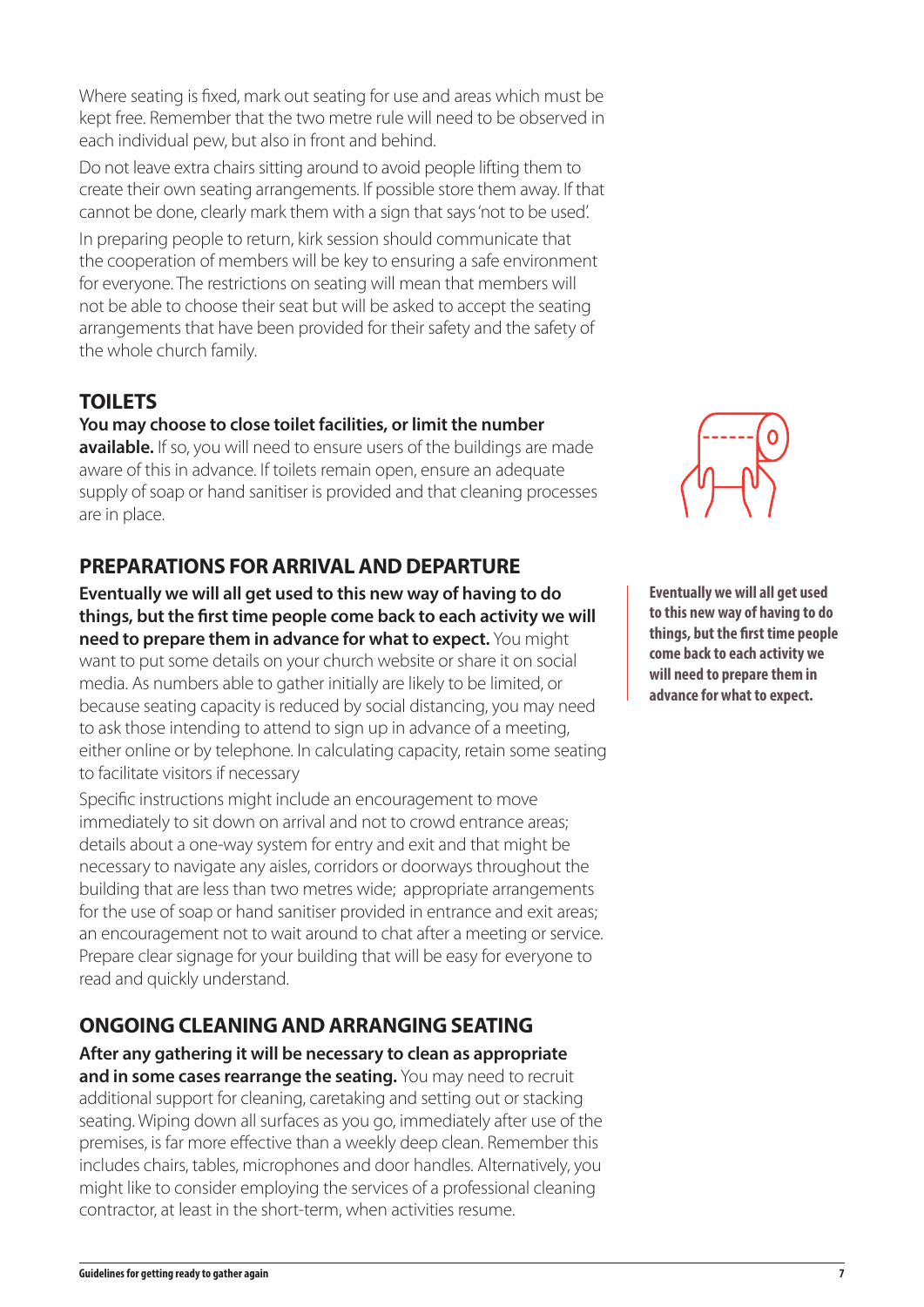#### **HOSTING OTHER USER GROUPS**

**If we judge it wise to continue to offer hospitality to other user groups all of the above needs to apply to them while using church premises.** Do not take for granted that they will understand that. It will be vital to communicate responsibilities well so that necessary measures and good relationships are maintained. It will be important to take advice from your insurer regarding hosting outside groups i.e. all groups not under the authority of kirk session. It will also be necessary to revisit the agreements entered into with such user groups and to amend such agreements in light of advice from insurers and the cleaning protocols agreed by kirk session for church groups that will also apply to other user groups to ensure the buildings remain a safe environment for all users.

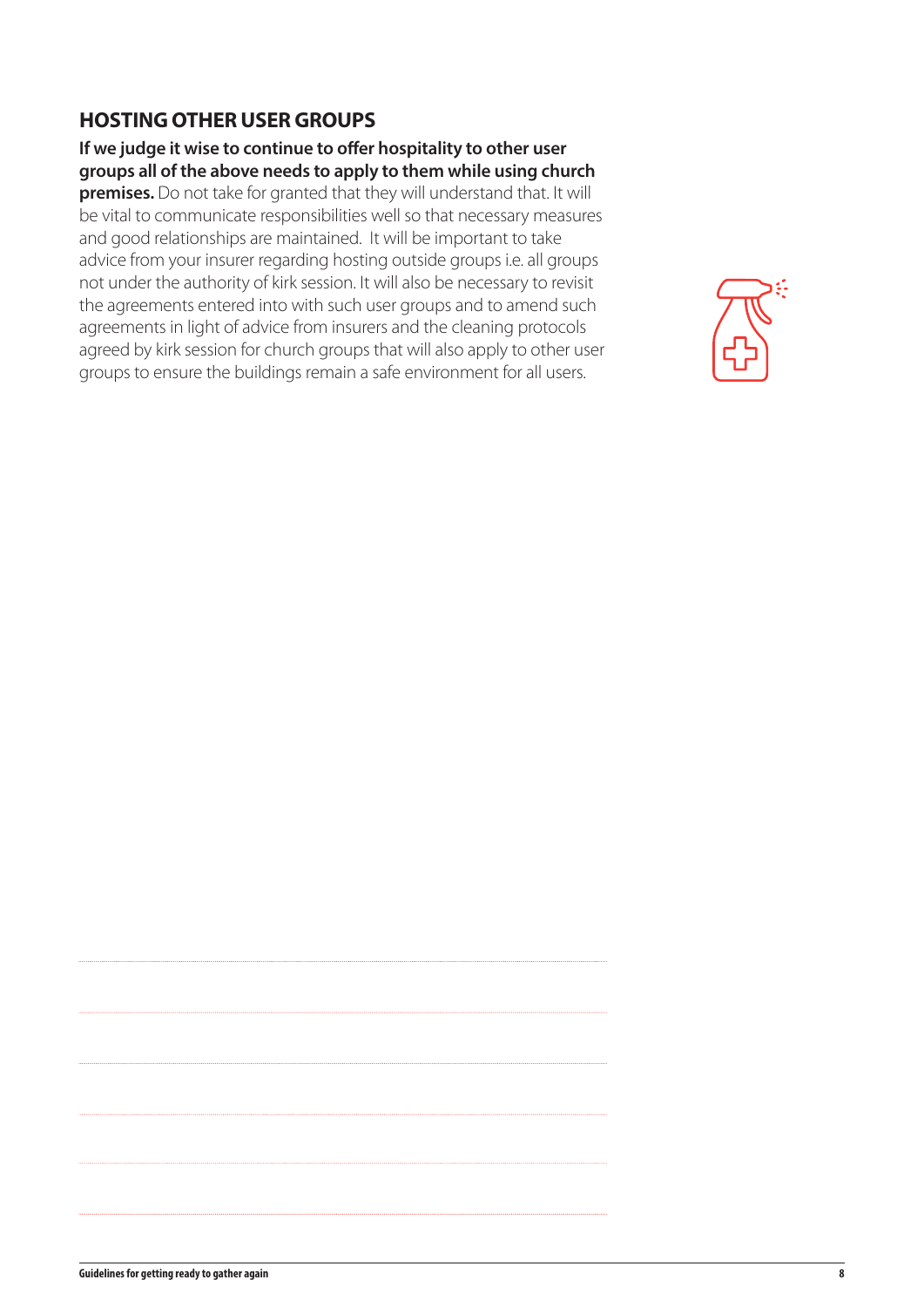# **3. Practicing socially distanced worship**

**Given that gathering for worship in larger numbers is only likely to be allowed in the latter phases of lifting of lockdown restrictions, a few previous experiments with smaller gatherings might provide wise stepping stones to resuming to gather again for Sunday worship.** They may prove crucial in building the confidence of members to return, help them get used to what meeting with social distancing involves and ensure our ability to implement necessary basic measures around health and safety.

## **DISTANCED AND/OR DIGITAL?**

**During lockdown congregations have been innovative in finding ways to continue ministry in a variety of digital forms.** Perhaps to limit the possibility of spreading the virus, even when restrictions are lifted, it may be wise to think about continuing to operate digitally, or to move to a mixture of digital and socially distanced face-to-face gatherings. Remember every time you choose to meet together a lot of extra work will be involved, so don't let enthusiasm get the better of you.

If you intend to increase seating capacity by offering overflow space in the church halls, the same principles around set up and cleaning will apply to that area. Be aware that restrictions may continue to apply during important seasons of the church year such as harvest, remembrance and Christmas. Begin to think about how these might be appropriately marked and celebrated, whether digitally or in distanced worship.

# **TOGETHER AGAIN, BUT IN NEW WAYS**

**Sunday worship is the beating heart of congregational life.** We all want to get back to enjoying being together again in God's presence for praise, prayer and preaching as soon as we can. However there are basic considerations that relate particularly to our service of worship to think about before we can recommence. Who will be available to take part and lead worship and who will be available to form the congregation? Is resuming physically-gathered public worship safe and viable yet? If not, do not be afraid to say, 'this is not yet the right time to resume.' Leadership means taking the right decisions, even when they are difficult. Other specific things to consider include the following:

**Welcome:** For the foreseeable future, assume that a friendly handshake is not appropriate as you welcome people to worship and other activities. If you are going to retain the services of a welcome team they should know this and follow good practice. It will also not be possible to distribute hard copies of announcement sheets as people arrive or distribute hymnbooks, bibles or magazines. Where it is not possible to project words on a screen, members can be encouraged to either bring their own hymnbook and Bible with them or take copies from the church for their personal use until such times as all restrictions have been lifted.

**A few previous experiments with smaller gatherings might provide wise stepping stones to resuming to gather again for Sunday worship.**

**Even when restrictions are lifted, it may be wise to think about continuing to operate digitally, or to move to a mixture of digital and socially distanced face-toface gatherings.** 

**Sunday worship is the beating heart of congregational life… however there are basic considerations that relate particularly to our service of worship to think about before we can recommence… leadership means taking the right decisions, even when they are difficult.**

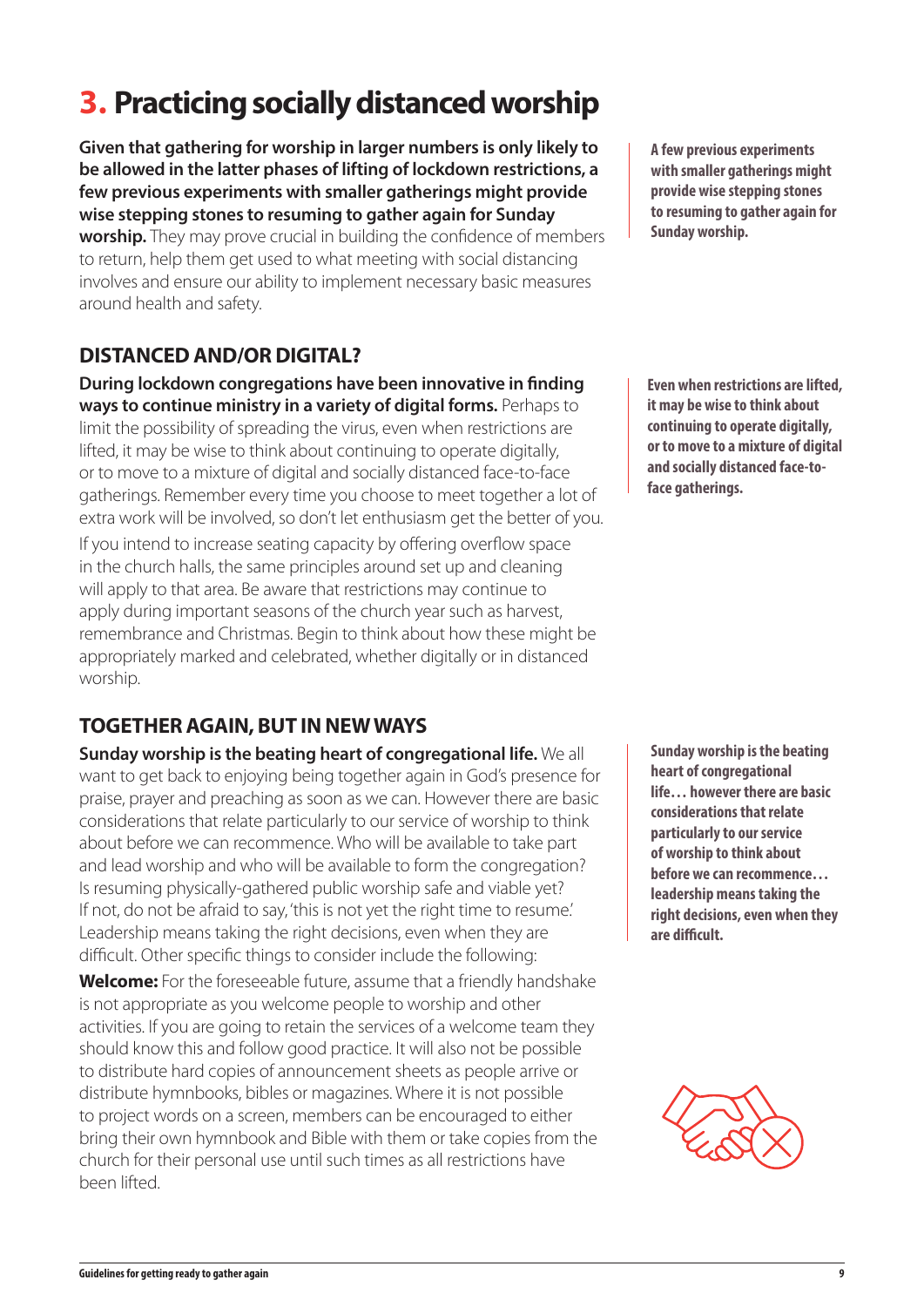**Children's ministry:** We should not assume that all leaders and workers in children's ministry will be able or ready to resume their previous activities just as before. Carefully consider how you will protect both children and adults they are in contact with from transmitting or contracting the virus. Is the room you use large enough to allow appropriate distancing? Are the children of an age where they won't need to be in close contact with leaders? Will they be capable of observing social distancing? Might it be better to offer good quality allage, intergenerational worship instead of 'sending the children out?' If so, what would provision for that involve?

**Singing:** Give thought to your order of service. It is possible that restrictions will remain for some time on singing in public worship due to some scientific research suggesting that the deeper breathing associated with singing can project water droplets, and thus coronavirus, far beyond the two metres required for social distancing. You must not act against official guidance and whatever restrictions are insisted upon. So, you may have to think about ways of playing music as an aid to praise and reflection rather than singing.

Perhaps you will offer a service organised around only the reading of the Word, preaching and prayer. Might this be an opportunity to rediscover the value of periods of silent reflection and response in worship? Give careful thought to the creative use of material on screen where that facility is available. Helpful free material for download can be found at *www.engageworship.org.* Should singing be permitted, expect that arranging space for a choir or praise band will require more than two metres social distancing and that choirs or music groups will have to be kept as small as possible.

**Leading and preaching:** Set up so that ministers and others with a formal part in the service, where possible, can be at least four metres away from the front row of the congregation while leading or preaching.

**The offering:** Passing the offering plate along rows must not be your practice for the foreseeable future. Encourage bank standing orders/ transfers. Consider a basket at the back of church for people to leave their gifts as they enter, but be mindful of security. Remember to include those gifts offered through bank transfers in the prayer of dedication. Anyone handling cash should wear gloves for counting and banking.

**Pastoral care and prayer ministry:** The continued use of digital communication and telephone calls will remain the principle way of delivering pastoral care until further restrictions are lifted. This also applies to praying with people.

**The sacraments:** With regard to the administration of the sacraments, further consideration is ongoing and documents giving guidance will follow in due course.

**Tea and coffee:** You must not use kitchens or serve tea and coffee before or after worship due to the challenges of physical distancing and the hygiene of handling and washing cups and spoons, serving biscuits, and the extra work involved in wiping down tables and serving surfaces after use.

**Give thought to your order of service. It is possible that restrictions will remain for some time on singing in public worship.**